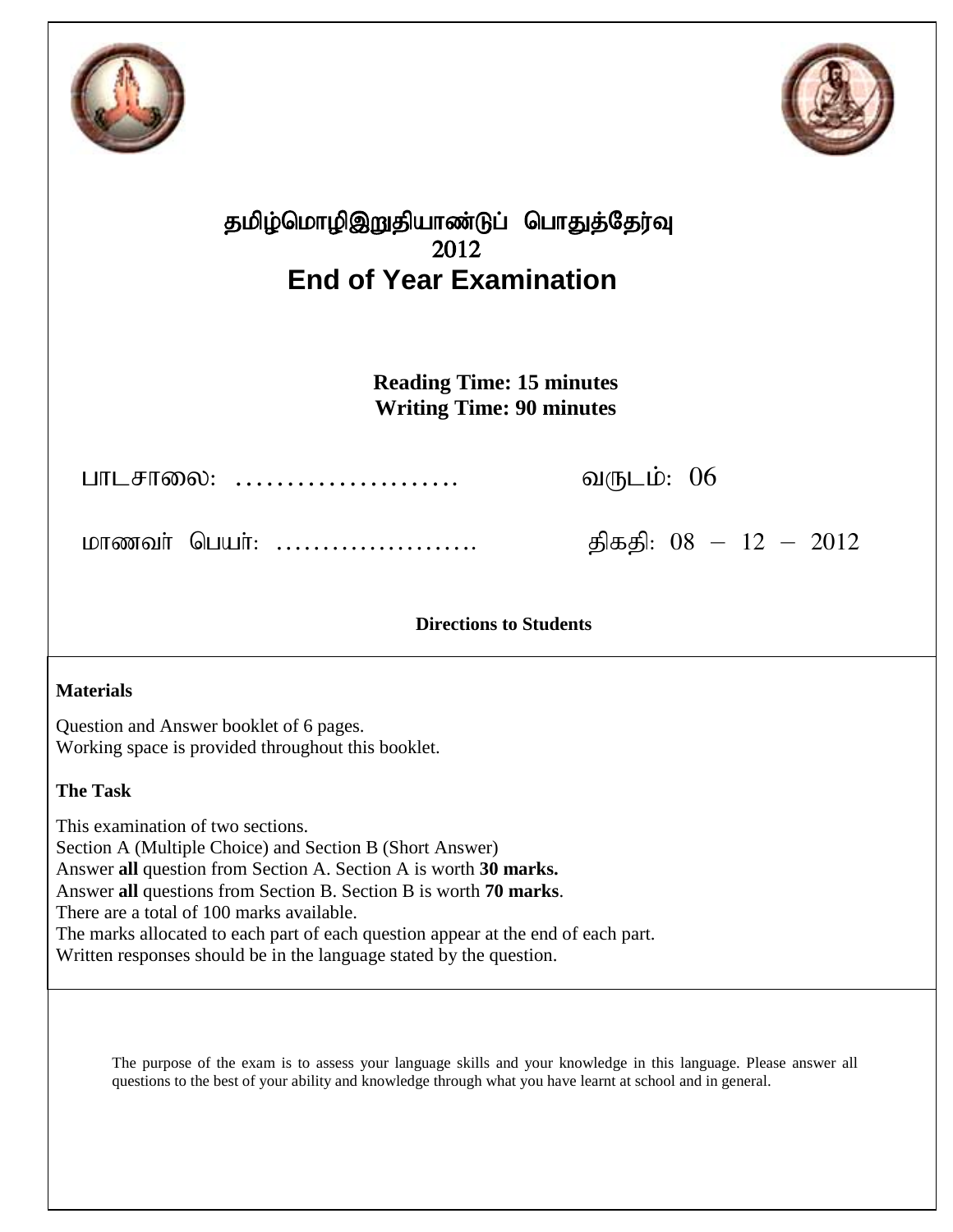# தமிழ் மொழி<br>வகுப்பு 06

|     | பன்முகதேர்வு வினாக்கள்;<br><b>Section A</b>                                                                                                                                |              | வருடம்: 06     |   |   |
|-----|----------------------------------------------------------------------------------------------------------------------------------------------------------------------------|--------------|----------------|---|---|
| 1.  | சிற்பி என்பவர்<br>1. நடிப்பவர் 2. பாட்டு பாடுபவர் 3. சிலை செய்பவர் 4. ஓடுபவர்                                                                                              | $\mathbf{1}$ | $\overline{2}$ | 3 | 4 |
| 2.  | army என்பது<br>1. இராணுவம் 2. சண்டை. 3. மாலுமி 4. போர்                                                                                                                     | $\mathbf{1}$ | $\overline{2}$ | 3 | 4 |
| 3.  | எது இருந்தால் வாழ்வில் உயரலாம்?<br>1. பாட்டு நடனம் 2. உழைப்பு ஊக்கம் 3. நித்தரை 4. சோம்பல்                                                                                 | $\mathbf{1}$ | $\overline{2}$ | 3 | 4 |
| 4.  | ஓரு பழம் கீழே விழுந்தது. இதில் எழுவாய்<br>1. பழம் 2. கீழே 3. ஒரு 4. விழுந்தது                                                                                              | $\mathbf{1}$ | $\overline{2}$ | 3 | 4 |
| 5.  | பொருந்தாத சொல் எது?<br>1. அன்றாடம் 2. தினசரி 3. பத்திரிகை 4. தினம்                                                                                                         | $\mathbf{1}$ | $\overline{2}$ | 3 | 4 |
| 6.  | சரியான சொற்றொடர் எது --------------.<br>1. யாதும் யாவரும் கேளீர் ஊரே 2. யாதும் ஊரே யாவரும் கேளீர்<br>3. கேளீர் யாதும் ஊரே யாவரும் 4. யாவரும் கேளீர் ஊரே யாதும்             | $\mathbf{1}$ | $\overline{2}$ | 3 | 4 |
| 7.  | அகர வரிசைச்சொற்கள் --------------.<br>1. கப்பல், கோபுரம், கிளை, காலை<br>2. கோபுரம், கப்பல், காலை, கிளை<br>3. கிளை, காலை, கப்பல், கோபுரம்<br>4. கப்பல், காலை, கிளை, கோபுரம் | 1            | $\overline{2}$ | 3 | 4 |
| 8.  | அகிலா நன்றாகப் பாட்டுப் -----------<br>1. பாடுகிறாய் 2. பாடுகிறோம். 3. பாடுவேன் 4. பாடுகிறாள்.                                                                             | 1            | $\overline{2}$ | 3 | 4 |
| 9.  | கல்யாணம் என்பதன் ஒத்த சொல் -----------.<br>1. கொண்டாட்டம் 2. வணக்கம் 3. திருமணம் 4. கலைவிழா                                                                                | $\mathbf{1}$ | $\mathbf{2}$   | 3 | 4 |
| 10. | தினமும் உடற்பயிற்சி செய் என்பது<br>1கட்டளை வாக்கியம்<br>2. வினா வாக்கியம் 3. செய்தி வாக்கியம்<br>4. அழைப்பு வாக்கியம்                                                      | $\mathbf 1$  | 2              | 3 | 4 |
| 11. | மனம் - மணம் வேறுபாடு ----------<br>1. உள்ளம் வாசனை 2. அறிவு-வாசனை 3. அறிவீனம்-சேர்தல்<br>4. நறுமணம்-மனக்கசிவு                                                              | 1            | $\mathbf{2}$   | 3 | 4 |
| 12. | ------- அறியாமல் காலை விடாதே<br>1. ஆழம் 2. ஆலம் 3. ஆளம்<br>4. ஆரம்                                                                                                         | $\mathbf 1$  | 2              | 3 | 4 |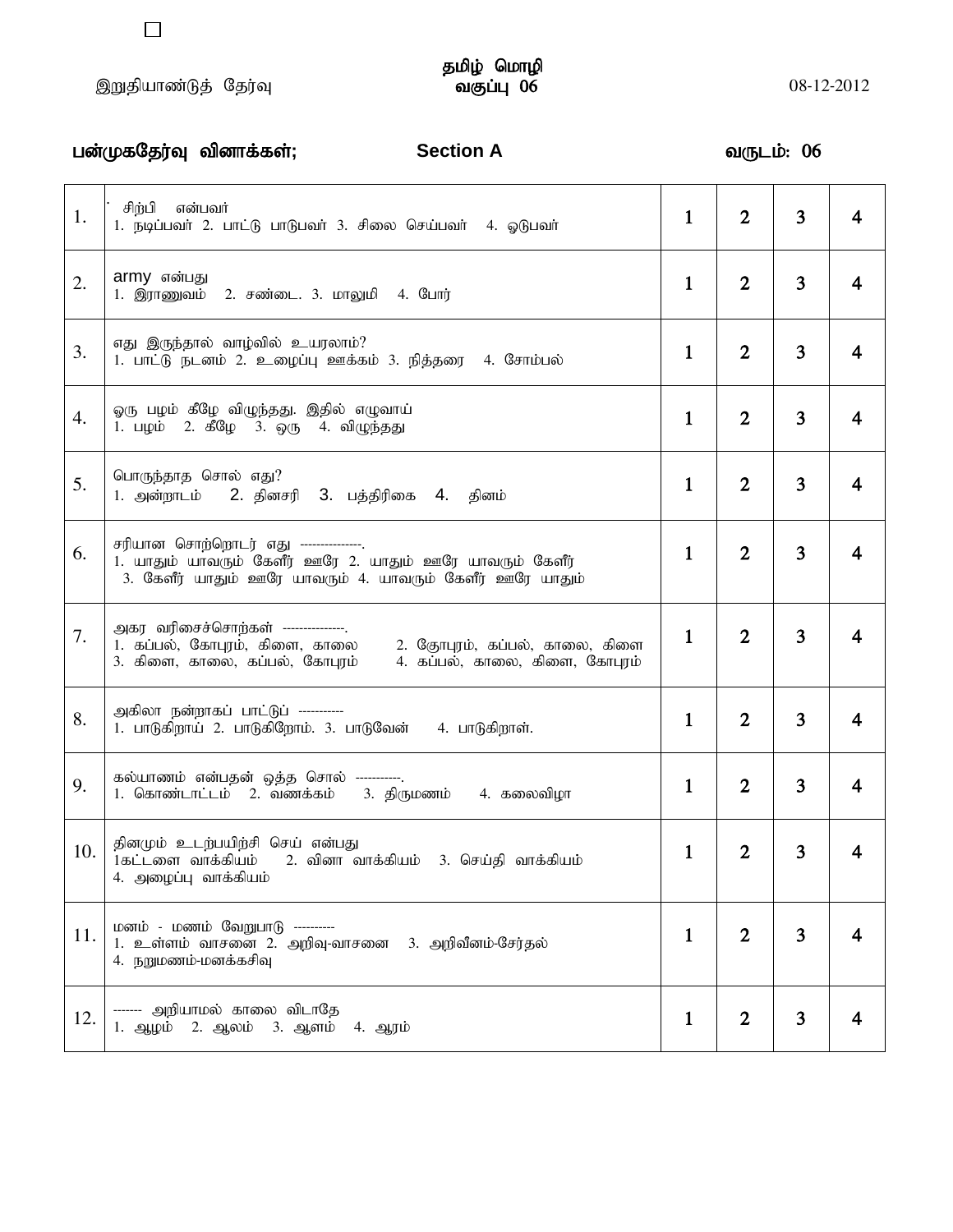,Wjpahz;Lj; Nju;T tFg;G 06 08-12-2012

 $\Box$ 

# தமிழ் மொழி<br>வகுப்பு 06

| 13. | மருத்துவர் என்பவர் -----------.<br>1. வைத்தியர்     2. நெசவாளி       3. தொழிலாளி       4. தோழன்                | $\mathbf{1}$ | $\overline{2}$ | 3 | 4              |
|-----|----------------------------------------------------------------------------------------------------------------|--------------|----------------|---|----------------|
| 14. | சிங்கம் ------------- <u>.</u><br>1. கனைக்கும் 2. குரைக்கும் 3. உறுமும் 4. கத்தும்                             | 1            | $\overline{2}$ | 3 | 4              |
| 15. | பழம்பெரும் பூமி என்பது -------------.<br>1. இலங்கை 2. பாரதம்-இந்தியா 3. அமெரிக்கா 4. ஆபிரிக்கா                 | $\mathbf{1}$ | $\overline{2}$ | 3 | 4              |
| 16. | ------------ பல்லுக்கு உறுதி என்பது பழமொழி<br>1. ஆலும் வேலும் 2.வேரும் இலையும் 3. ஆலும் மரமும் 4. வேலும் ஆலும் | $\mathbf{1}$ | $\overline{2}$ | 3 | 4              |
| 17. | பாடுதல் என்பது ------------<br>1. பொருட்பெயர்        2. இடப்பெயர்    3. காலப்பெயர்        4.தொழிற்பெயர்        | $\mathbf{1}$ | $\overline{2}$ | 3 | $\overline{4}$ |
| 18. | பாவலர் என்றால்<br>1. புலவர் 2. மாணவர் 3. ஒரு இனத்தவர்<br>4. ஆசிரியர்                                           | $\mathbf{1}$ | $\overline{2}$ | 3 | 4              |
| 19. | இருவிழி பிரித்தால் -------------.<br>1. இரு-விழி 2.இரண்டு-விழி 3. இருவி-ழி 4. இ-ருவிழி                         | 1            | $\overline{2}$ | 3 | 4              |
| 20. | பாடியது என்பதன் வேர்ச்சொல்<br>1. பாடிய 2. பாடுதல் 3. பாடி 4. பாடு                                              | $\mathbf{1}$ | $\overline{2}$ | 3 | 4              |
| 21. | தெருவிளக்கின் ------------- பிரகாசமாக இருந்தது.<br>1. ஒலி 2. ஒளி 3. ஒழி 4. உலி                                 | $\mathbf{1}$ | $\overline{2}$ | 3 | 4              |
| 22. | அந்த சிலையழகை -----------<br>1. ரசித்தனர் 2. முறைத்தது 3. மறுத்தனர் 4. சிரித்தனர்.                             | $\mathbf{1}$ | $\overline{2}$ | 3 | 4              |
| 23. | நாங்கள் எங்களது வேலைகளைச் ----------------<br>2. செய்தோம்.<br>3. செய்தன<br>4. செய்தாள்.<br>1. வந்தன.           | $\mathbf 1$  | $\overline{2}$ | 3 | 4              |
| 24. | வாழியவாழியவே என்பது --------------.<br>2. வாழ்த்துதல் 3. பேசுதல்<br>4 அழுதல்<br>1. சிரித்தல்                   | 1            | $\overline{2}$ | 3 | 4              |
| 25. | பத்தாயிரம் என்பது.<br>1. 111 2. 10000<br>3. 100<br>4.1000                                                      | 1            | $\overline{2}$ | 3 | 4              |
| 26. | தேசியகவி என அழைக்கப்பட்டவர்<br>1. பாரதியார் 2. புலவர் 3. பாரதிதாசன் 4. கண்ணதாசன்                               | $\mathbf{1}$ | $\overline{2}$ | 3 | 4              |
| 27. | பெரியவர்களை<br>பண்ணு.<br>--------<br>2. கோபம்<br>1 .சினம்<br>3. விலகு<br>4. கனம்                               | 1            | $\overline{2}$ | 3 | 4              |
| 28. | அவனது கனவு<br>2. வருகின்றன் 3. கலைகின்றன 4. கலைந்தது<br>1. கலைந்தன                                             | $\mathbf 1$  | $\overline{2}$ | 3 |                |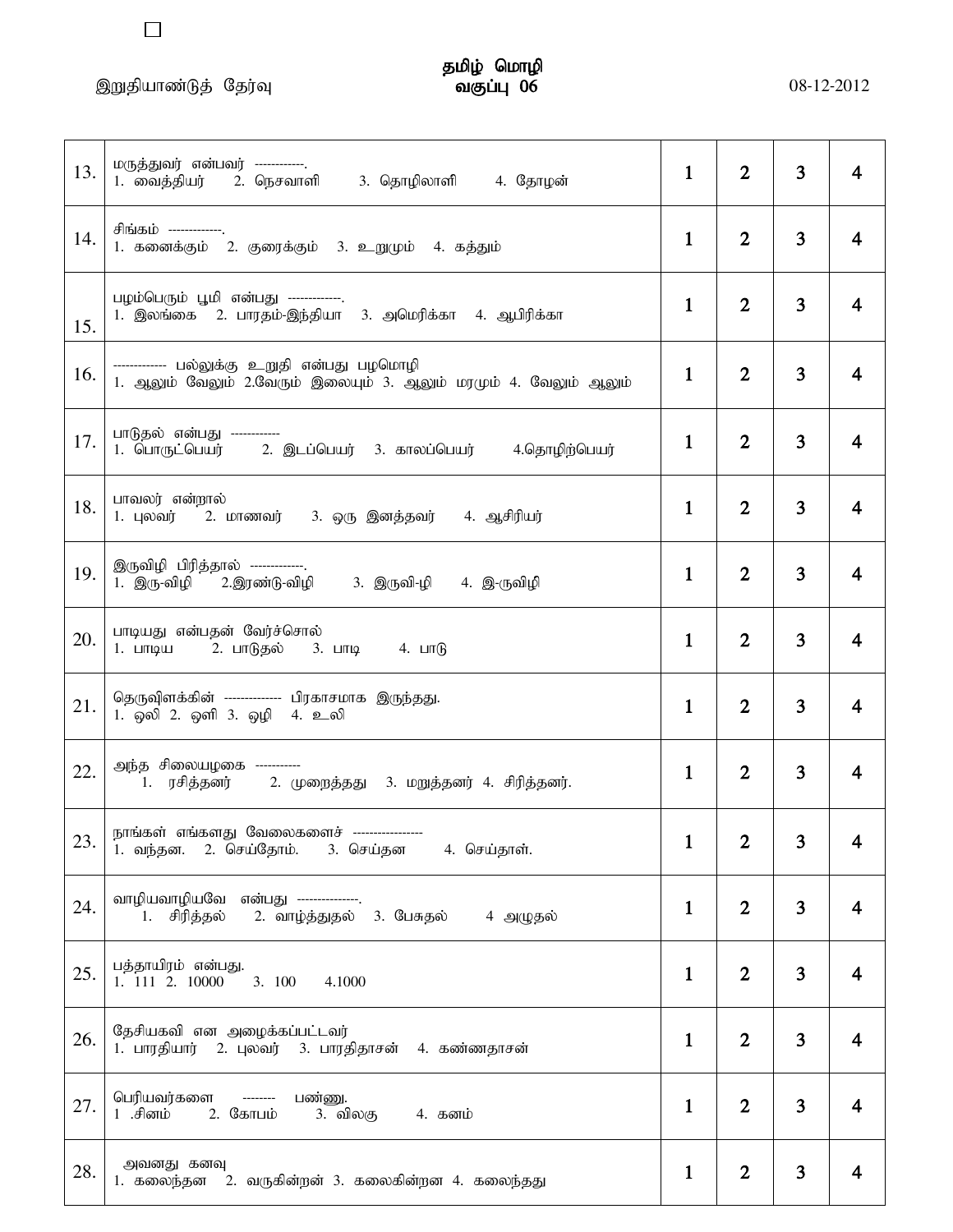,Wjpahz;Lj; Nju;T tFg;G 06 08-12-2012

 $\Box$ 

| 29. | அக்கினி என்பது<br>2. கோபம்<br>3. சினம்<br>4. நெருப்பு<br>1. பகை                                                                                               |  |  |
|-----|---------------------------------------------------------------------------------------------------------------------------------------------------------------|--|--|
| 30. | ஆகரவரிசையில் சொற்களை எழுதுக<br>சிறப்பு, சனி, சாலை, சீற்றம்<br>2. சீற்றம், சாலை, சனி, சிறப்பு<br>4. சாலை, சனி, சீற்றம், சிறப்பு<br>சனி, சாலை, சிறப்பு, சீற்றம் |  |  |

 $(30 \;$  цள்ளிகள்)

#### வினாக்கள் பயன் மறைப்பட்ட வருக்கும். மறைப்பட்ட வருக்கும் மறைப்பட்ட வருடம்: 06

1.பின்வரும் விளம்பரத்தை வாசித்து, கீழ்வரும் கேள்விகளுக்குப் பதில் எழுதுக.



கண்காட்சி எங்கு நடைபெறுகிறது?

கண்காட்சியில் வைக்கப்படும் புத்தகங்கள் எவை?

\_\_\_\_\_\_\_\_\_\_\_\_\_\_\_\_\_\_\_\_\_\_\_\_\_\_\_\_\_\_\_\_\_\_\_\_\_\_\_\_\_\_\_\_\_\_\_\_\_\_\_\_\_\_\_\_\_\_\_\_

\_\_\_\_\_\_\_\_\_\_\_\_\_\_\_\_\_\_\_\_\_\_\_\_\_\_\_\_\_\_\_\_\_\_\_\_\_\_\_\_\_\_\_\_\_\_\_\_\_\_\_\_\_\_\_\_\_\_\_\_

**\_\_\_\_\_\_\_\_\_\_\_\_\_\_\_\_\_\_\_\_\_\_\_\_\_\_\_\_\_\_\_\_\_\_\_\_\_\_\_\_\_\_\_\_\_\_\_\_\_\_\_\_\_\_\_\_\_\_\_**

கண்காட்சி எப்போது நடைபெறுகிறது?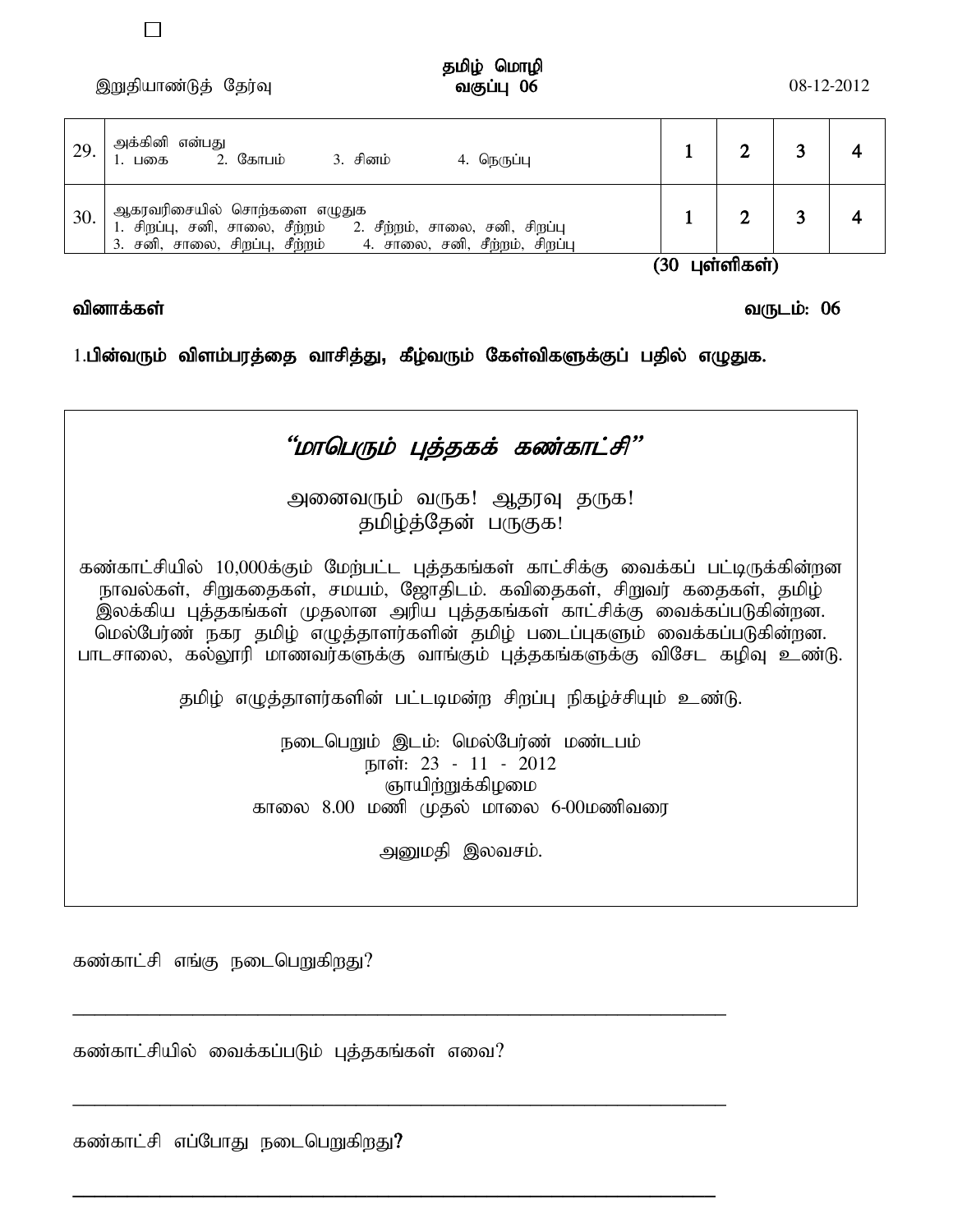| இறுதியாண்டுத் தேர்வு | வகுப்பு 06 | 08-12-2012 |
|----------------------|------------|------------|
|                      |            |            |

யாருக்குச் சிறப்புக்கழிவு கொடுக்கப்படுகிறது?

சிறப்பம்சமாக என்ன நிகழ்கிறது $?$ 

 $(10 \text{ L}$ ள்ளிகள்)

| 2. சேர்த்தெழுதுக                  | பிரித்தெழுதுக               |
|-----------------------------------|-----------------------------|
| ஆள் - காட்டி - _______________    | கற்கண்டு -                  |
| கண் - இமை - ________________      | பல்லாண்டு - _______________ |
| மண் - குடம் - ________________    | மணிமாலை - ________          |
| சொல் - பயிற்சி - ________________ | சித்தரைத்தேர் - _______     |
| தெற்கு- திசை - _________________  | நற்குணம் -                  |
|                                   |                             |

\_\_\_\_\_\_\_\_\_\_\_\_\_\_\_\_\_\_\_\_\_\_\_\_\_\_\_\_\_\_\_\_\_\_\_\_\_\_\_\_\_\_\_\_\_\_\_\_\_\_\_\_\_\_\_\_\_\_\_\_\_

**\_\_\_\_\_\_\_\_\_\_\_\_\_\_\_\_\_\_\_\_\_\_\_\_\_\_\_\_\_\_\_\_\_\_\_\_\_\_\_\_\_\_\_\_\_\_\_\_\_\_\_\_\_\_\_\_\_\_\_\_\_**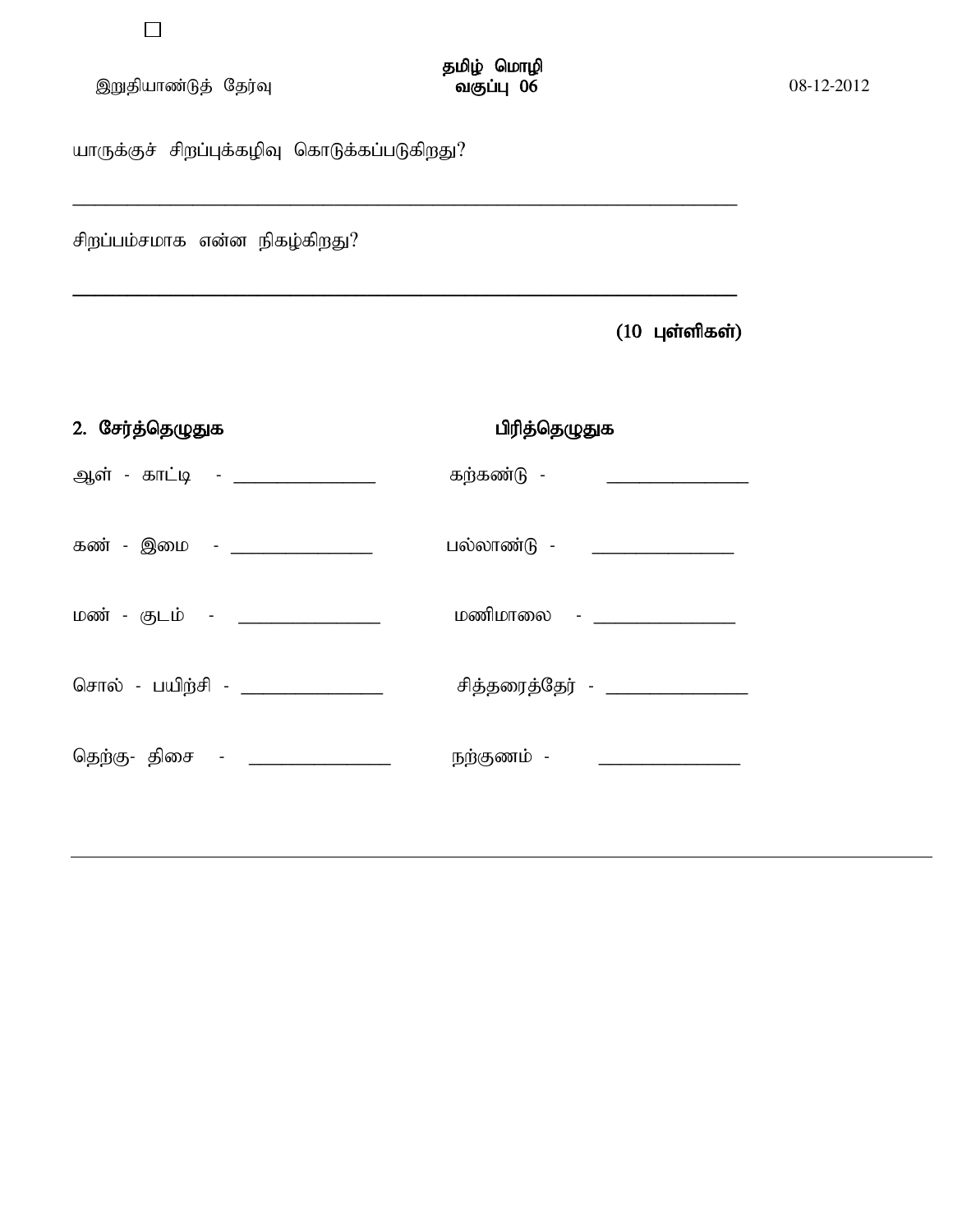3. மலேசியாவுக்கு, இந்தியா அல்லது இலங்கைக்கு விடுமுறைக்கு செல்ல இருப்பது பற்றி உமது<br>நண்பனுக்கு ஒரு கடிதம் எழுதுக?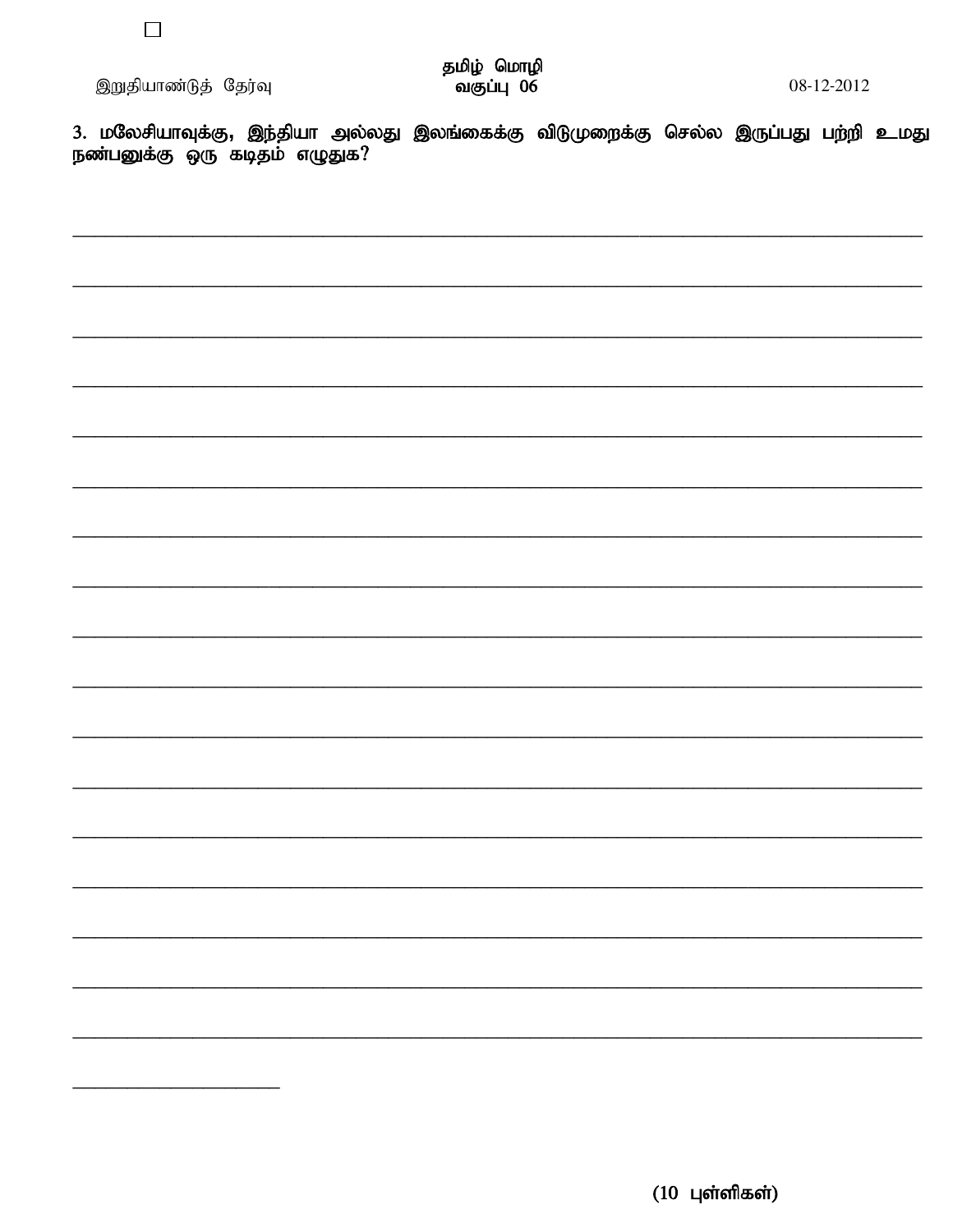| 4. எதிர்ச்சொல் | ஒத்தசொல் எழுதுக |  |
|----------------|-----------------|--|
| முதுமை -       | கோயில் -        |  |
| மறைவு -        | திருமணம் -      |  |
| கொடையாளி -     | உணவு -          |  |
| நாகரிகம் -     | தொழில் -        |  |
| மெய்மை -       | ஆசிரியர் -      |  |

 $(10 \text{ L}$ ள்ளிகள்)

## 5. பின்வரும் வாக்கியங்களை இணைத்து தொடர்வாக்கியம் ஆக்குக.

அவன் மரத்தில் ஏறினான். பழங்களை பறித்தான். வீட்டுக்கு எடுத்துச் சென்றான்.

\_\_\_\_\_\_\_\_\_\_\_\_\_\_\_\_\_\_\_\_\_\_\_\_\_\_\_\_\_\_\_\_\_\_\_\_\_\_\_\_\_\_\_\_\_\_\_\_\_\_\_\_\_\_\_\_\_\_\_\_\_\_\_\_\_\_

கந்தன் காவலாளியாக வேலை செய்தான். தன் பிள்ளைகளை படிக்க வைத்தான். அவர்கள் படித்து முன்னேறினார்கள்.

அபி மிகவும் அழகானவள். ஆடலில் சிறந்தவள். பாட்டு பாடுவதிலும் திறமைசாலி

\_\_\_\_\_\_\_\_\_\_\_\_\_\_\_\_\_\_\_\_\_\_\_\_\_\_\_\_\_\_\_\_\_\_\_\_\_\_\_\_\_\_\_\_\_\_\_\_\_\_\_\_\_\_\_\_\_\_\_\_\_\_\_\_\_\_\_

\_\_\_\_\_\_\_\_\_\_\_\_\_\_\_\_\_\_\_\_\_\_\_\_\_\_\_\_\_\_\_\_\_\_\_\_\_\_\_\_\_\_\_\_\_\_\_\_\_\_\_\_\_\_\_\_\_\_\_\_\_\_\_\_\_\_\_

சேந்தன் கடற்கரைக்குச்சென்றான். கடற்கரையில் நீந்தி விளையாடினான். பின் வீடு திரும்பினான்.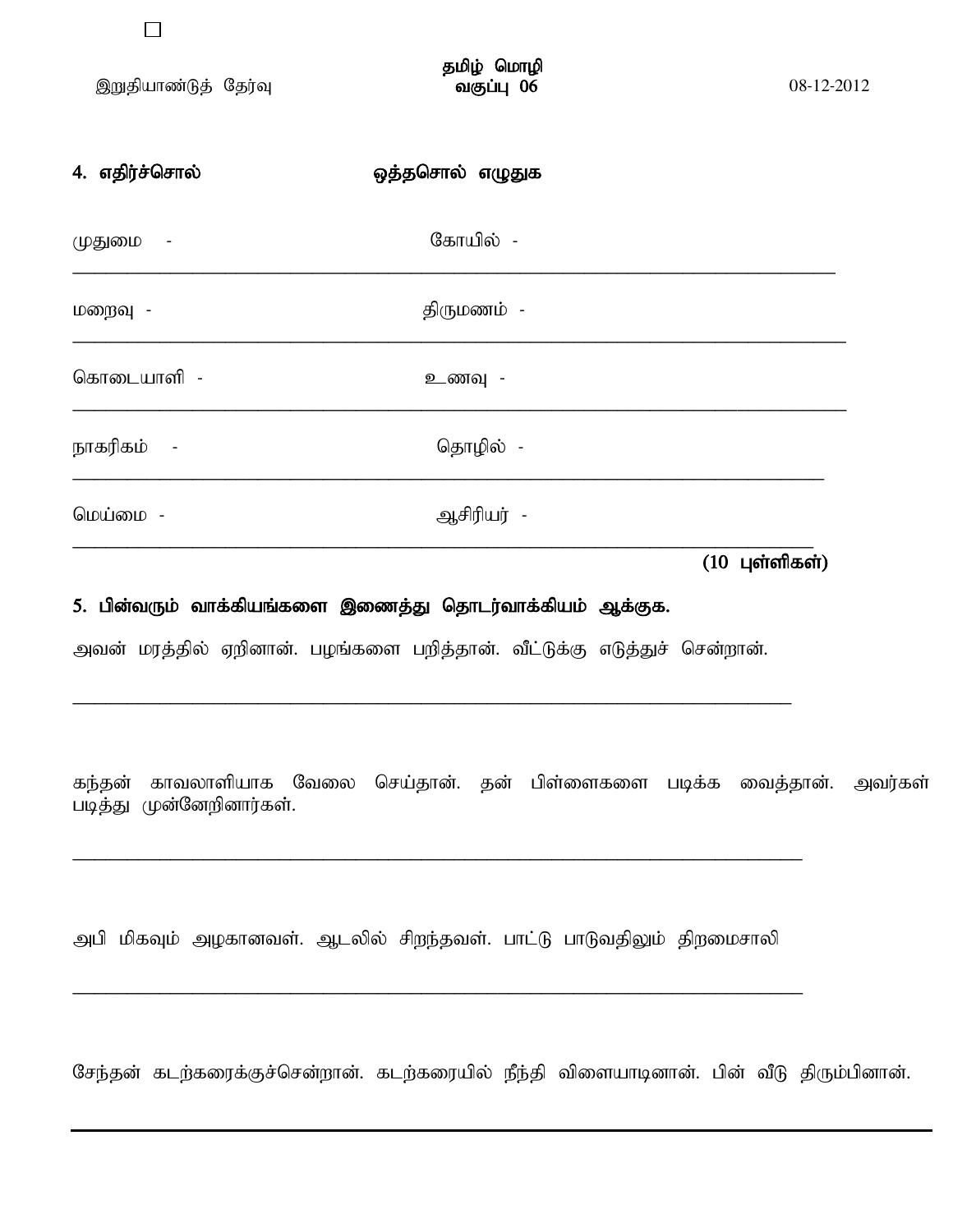இறுதியாண்டுத் தேர்வு  $\overline{\text{ou}}$ குப்பு  $\overline{\text{O6}}$   $\overline{\text{O}}$   $\overline{\text{O}}$   $\overline{\text{O}}$   $\overline{\text{O}}$   $\overline{\text{O}}$   $\overline{\text{O}}$   $\overline{\text{O}}$   $\overline{\text{O}}$   $\overline{\text{O}}$   $\overline{\text{O}}$   $\overline{\text{O}}$   $\overline{\text{O}}$   $\overline{\text{O}}$   $\overline{\text{O}}$   $\overline{\text{O}}$   $\overline{\$ 

அவள் ஆத்திசூடி படித்தாள். அவள் கொன்றைவேந்தன் படித்தாள். அவள் நல்வழியும் படித்தாள்.

 $(10 \text{ L}$ ள்ளிகள்)

6. மாறிக்கிடக்கும் சொற்களைக் கருத்தமைய மாற்றி சரியான வசனத்தில் அமைக்க.

மணிக்கு – மிகவும் - பாடுவதற்கு – விருப்பம்.

கேட்டு – பாடல்களை – பாடுவான் - அதுபோல

பாடகன் - தான் - இல்லை – ஒரு – சிறந்த – என்ற நினைப்பு - உண்டு

\_\_\_\_\_\_\_\_\_\_\_\_\_\_\_\_\_\_\_\_\_\_\_\_\_\_\_\_\_\_\_\_\_\_\_\_\_\_\_\_\_\_\_\_\_\_\_\_\_\_\_\_\_\_\_\_\_\_\_\_\_

\_\_\_\_\_\_\_\_\_\_\_\_\_\_\_\_\_\_\_\_\_\_\_\_\_\_\_\_\_\_\_\_\_\_\_\_\_\_\_\_\_\_\_\_\_\_\_\_\_\_\_\_\_\_\_\_\_\_\_\_\_

\_\_\_\_\_\_\_\_\_\_\_\_\_\_\_\_\_\_\_\_\_\_\_\_\_\_\_\_\_\_\_\_\_\_\_\_\_\_\_\_\_\_\_\_\_\_\_\_\_\_\_\_\_\_\_\_\_\_\_\_\_

\_\_\_\_\_\_\_\_\_\_\_\_\_\_\_\_\_\_\_\_\_\_\_\_\_\_\_\_\_\_\_\_\_\_\_\_\_\_\_\_\_\_\_\_\_\_\_\_\_\_\_\_\_\_\_\_\_\_\_\_

\_\_\_\_\_\_\_\_\_\_\_\_\_\_\_\_\_\_\_\_\_\_\_\_\_\_\_\_\_\_\_\_\_\_\_\_\_\_\_\_\_\_\_\_\_\_\_\_\_\_\_\_\_\_\_\_\_\_\_\_

சிறந்த –பெற்றான் - பயிற்சியைப் - ஆசிரியரிடம் - அவன்

மணி- பெற்றான் - சிறந்த பாடகன் - என்ற – பெயரை

 $(10 \text{ L}$ ள்ளிகள்)